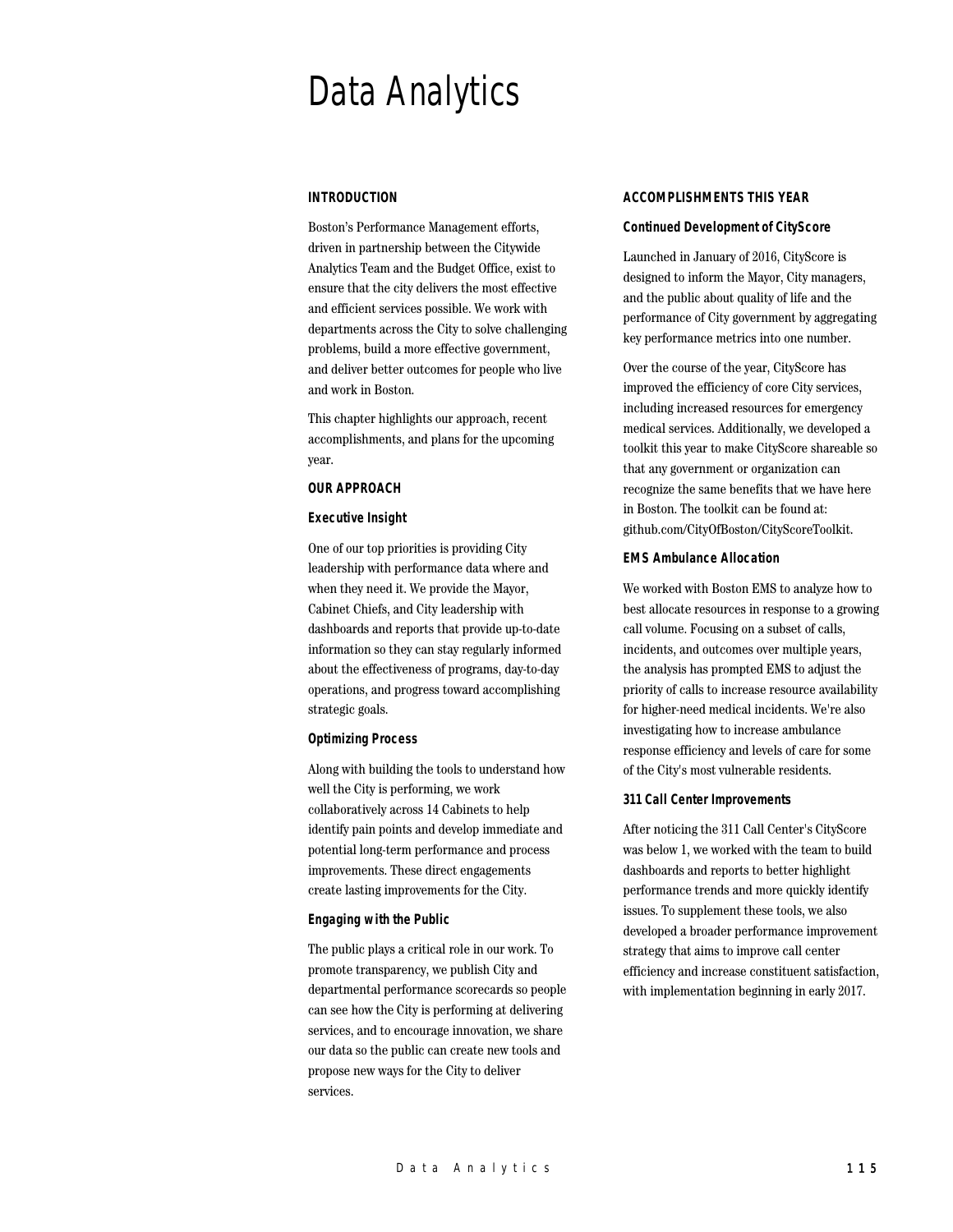

## **DELIVERING RESULTS**

Our work this year has also contributed to the following improvements:

- **Additional resources** so our Emergency Medical Response team can better serve those in need of emergency services.
- A **5% increase** in the average number of calls answered within 30 seconds at the 311 Call Center, resulting in more expedient customer service for those interacting with the City.
- **New Financial Insight Tools** for the City to track progress toward cost saving measures and to ensure fair and equitable opportunities for those competing for city contracts.
- A **10% increase** in the number of traffic signals repaired within 24 hours, ensuring that the City's streets are safe and functioning properly.
- A clearer understanding of the demographics of city staff to help **create a workforce that reflects our City's residents**.

## **LOOKING TOWARD NEXT YEAR**

Our work next year will continue to build upon the successes we've recognized this year in the areas of customer service, permitting, recruitment, and public safety. You can learn more about our work and check out our progress at: boston.gov/departments/analytics-team.

## **CITYSCORE**

CityScore's 22 metrics are monitored daily to get an understanding of the quality of life in Boston, and the performance of City government. Since inception, CityScore has prompted key process improvements, increased data-driven decision-making at all levels of city government, and informed the budget process.

The following list details the performance metrics and targets that currently make up CityScore. Daily scores and additional information can be found at: boston.gov/cityscore

**311 CALL CENTER PERFORMANCE** - Target 95% of calls answered within 30 seconds

**311 CONSTITUENT EXPERIENCE SURVEYS** - Target 4 on a 5 point rating scale

**BOSTON FIRE DEPARTMENT INCIDENTS** - Fewer incidents than previous years

**BOSTON FIRE DEPARTMENT RESPONSE TIME** - Target 90% of responses in 4 minutes or less

**BOSTON PUBLIC SCHOOLS ATTENDANCE** - Target 95% of all students

**CITY SERVICES SATISFACTION SURVEYS** - Target 4 on a 5 point rating scale

**BOSTON EMERGENCY MEDICAL SERVICES INCIDENTS** - Fewer incidents than previous years

**BOSTON EMERGENCY MEDICAL SERVICES RESPONSE TIME** - Target median of 6 minutes

**GRAFFITI ON-TIME %** - Target 80% completed within 45 business days

**HOMICIDES (TREND)** - Fewer incidents than previous years

**LIBRARY USERS** - More users than previous years

**MISSED TRASH ON-TIME %** - Target 80% completed within 1 business day

**ON-TIME PERMIT REVIEWS** - Target 75% completed within 20 business days

**PARKS MAINTENANCE ON-TIME %** - Target 80% lighting issues completed within 7 business days; 80% all other issues completed within 5 business days

**PART 1 CRIMES** - Fewer incidents than previous years

**POTHOLE ON-TIME %** - Target 80% completed within 1 business day

**SHOOTINGS (TREND)** - Fewer incidents than previous years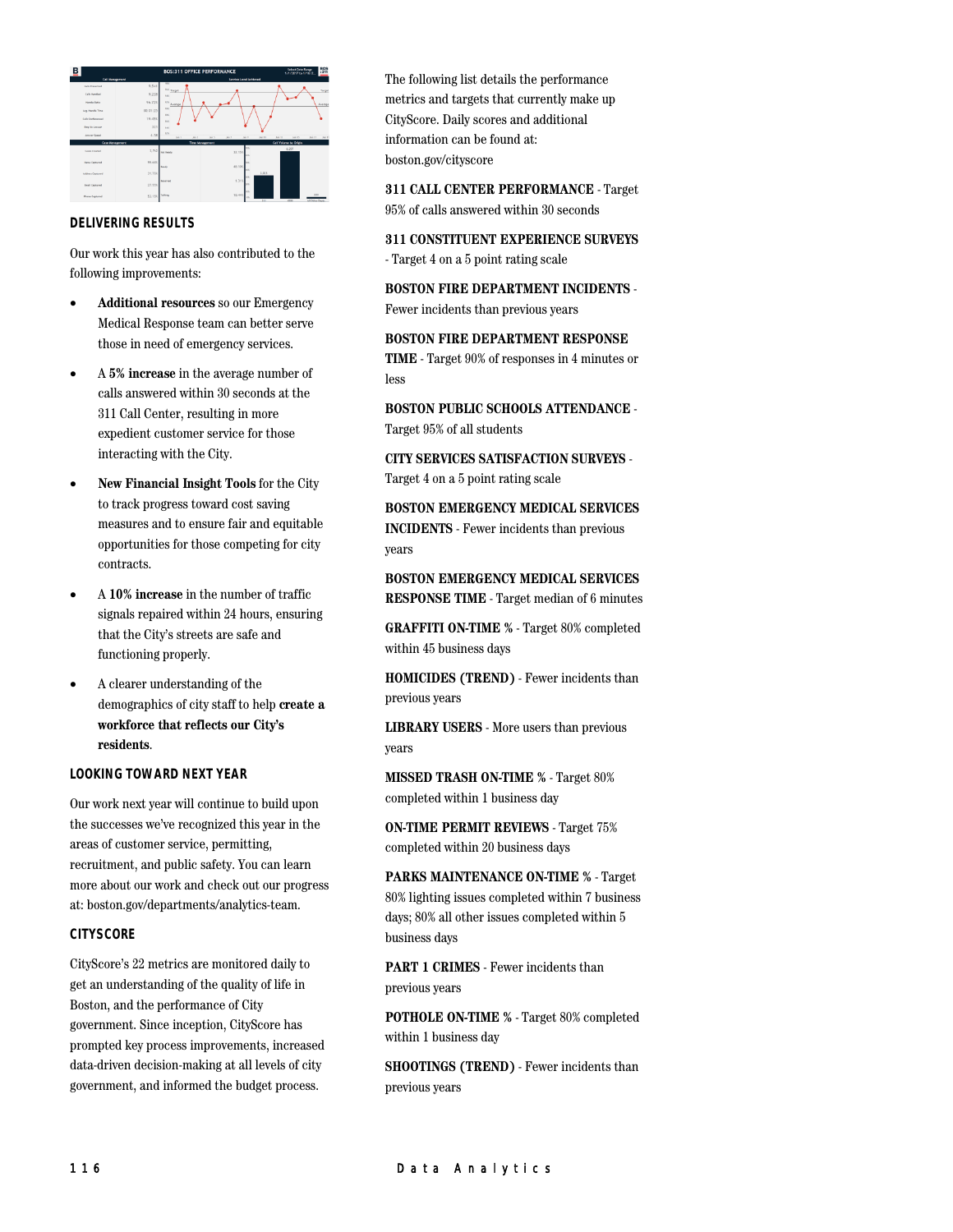**SIGN INSTALLATION ON-TIME %** - Target

80% completed within 30 business days

**SIGNAL REPAIR ON-TIME %** - Target 80% completed within 24 hours

**STABBINGS (TREND)** - Fewer incidents than previous years

**STREETLIGHT ON-TIME %** - Target 80% completed within 10 business days

**TREE MAINTENANCE ON-TIME %** - Target 80% completed within 365 calendar days